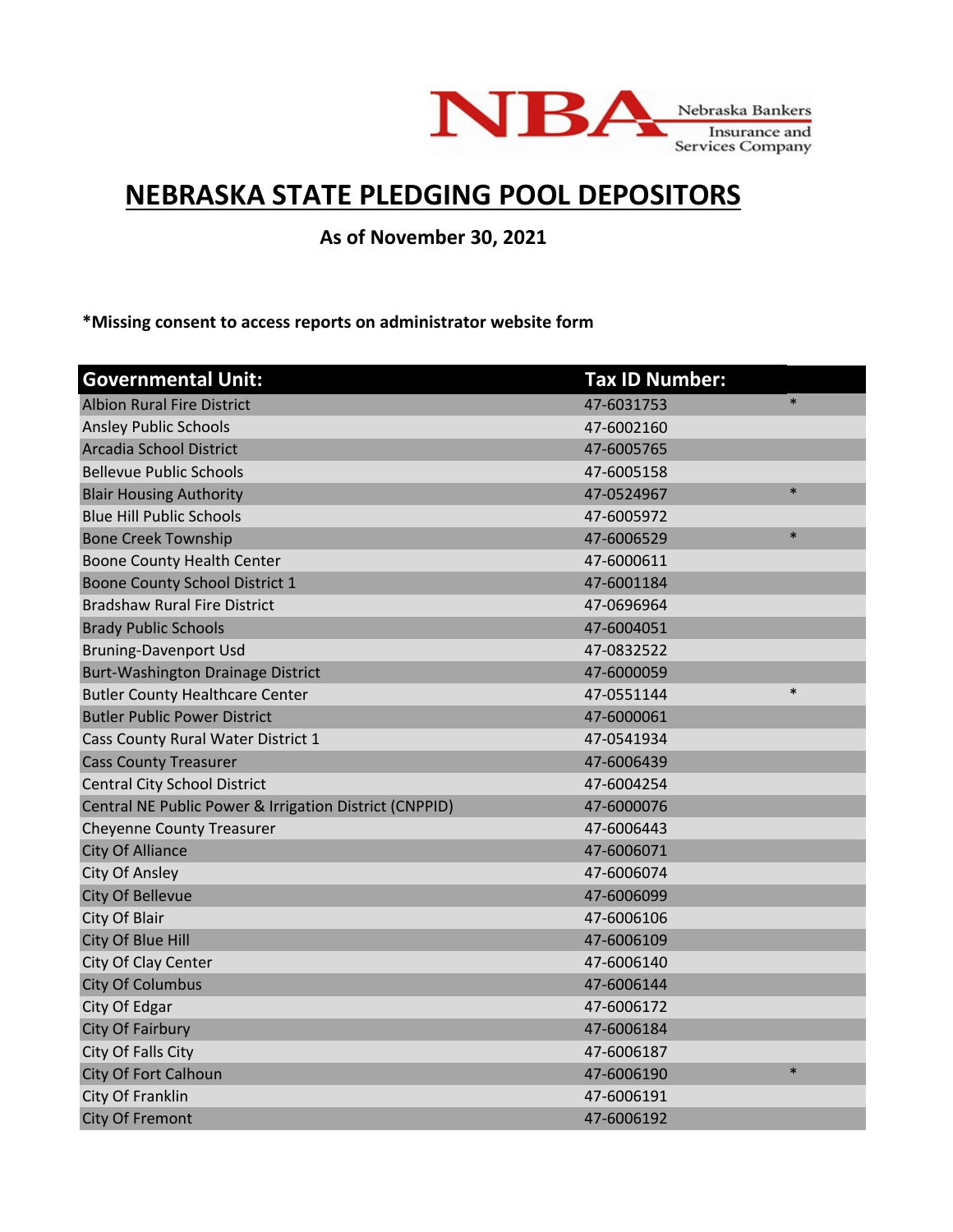| <b>City Of Gothenburg</b>                     | 47-6006204           |
|-----------------------------------------------|----------------------|
| <b>City Of Grand Island</b>                   | 47-6006205           |
| City Of Harvard                               | 47-6006218           |
| <b>City Of Henderson</b>                      | 47-6006227           |
| City Of Humboldt                              | 47-6006236           |
| City of Kearney                               | 47-6006243           |
| City Of Nebraska City                         | $\ast$<br>47-6006287 |
| City Of North Platte                          | 47-6006297           |
| City Of Omaha                                 | $\ast$<br>47-6006304 |
| City Of Oshkosh                               | 47-6006311           |
| City Of Papillion                             | 47-6006318           |
| City of Ralston                               | 47-6006335           |
| City Of St Edward                             | 47-6006344           |
| <b>City Of Sutton</b>                         | 47-6006381           |
| City Of Tecumseh                              | 47-6006386           |
| <b>City Of Tekamah</b>                        | $\ast$<br>47-6006387 |
| City Of Tilden                                | 47-6006388           |
| <b>City Of Valley</b>                         | 47-6006396           |
| City Of York                                  | 47-6006423           |
| <b>Clay County Treasurer</b>                  | 47-6006444           |
| <b>Clearwater Rural Fire District</b>         | 47-0721760           |
| <b>Columbus Housing Authority</b>             | 47-0528366           |
| Conestoga School District 56                  | 47-6001670           |
| Cornhusker Public Power District              | 47-6000103           |
| County Of Burt                                | 47-6006437           |
| County Of Lincoln Clerk Of The District Court | 47-6006483           |
| County Of Lincoln School District #1          | 47-6004045           |
| <b>Cross County School District</b>           | 47-0843157           |
| Dawson County Treasurer                       | 47-6006451           |
| Dawson Public Power District                  | 47-6000131           |
| Dodge County Treasurer/Clerk                  | $\ast$<br>47-6006454 |
| Douglas County Housing Authority              | 47-0589729           |
| <b>Douglas County Treasurer</b>               | 47-6006455           |
| Douglas County West Community Schools         | 20-2995793           |
| East Central District Health Department       | 47-0835183           |
| <b>Elkhorn Public School District</b>         | 47-6002635           |
| Elkhorn Valley School District 80             | 47-6004226           |
| <b>Emerson Rural Fire Prot Dist</b>           | 47-0782351           |
| <b>Emerson-Hubbard Community Schools</b>      | 47-6002527           |
| Falls City Public School Dist 56              | 47-6005008           |
| <b>Farwell Irrigation</b>                     | 35-2326332           |
| <b>Fillmore County Hospital</b>               | 47-0529089           |
| Fillmore County Hospital Foundation           | 26-1778815           |
| <b>Fillmore County School District</b>        | 47-0822447           |
| Fillmore County Treasurer/Clerk               | 47-6006457           |
| Fort Calhoun Rural Fire District              | 47-0624527           |
| Four Corners Health Department                | 32-0060393           |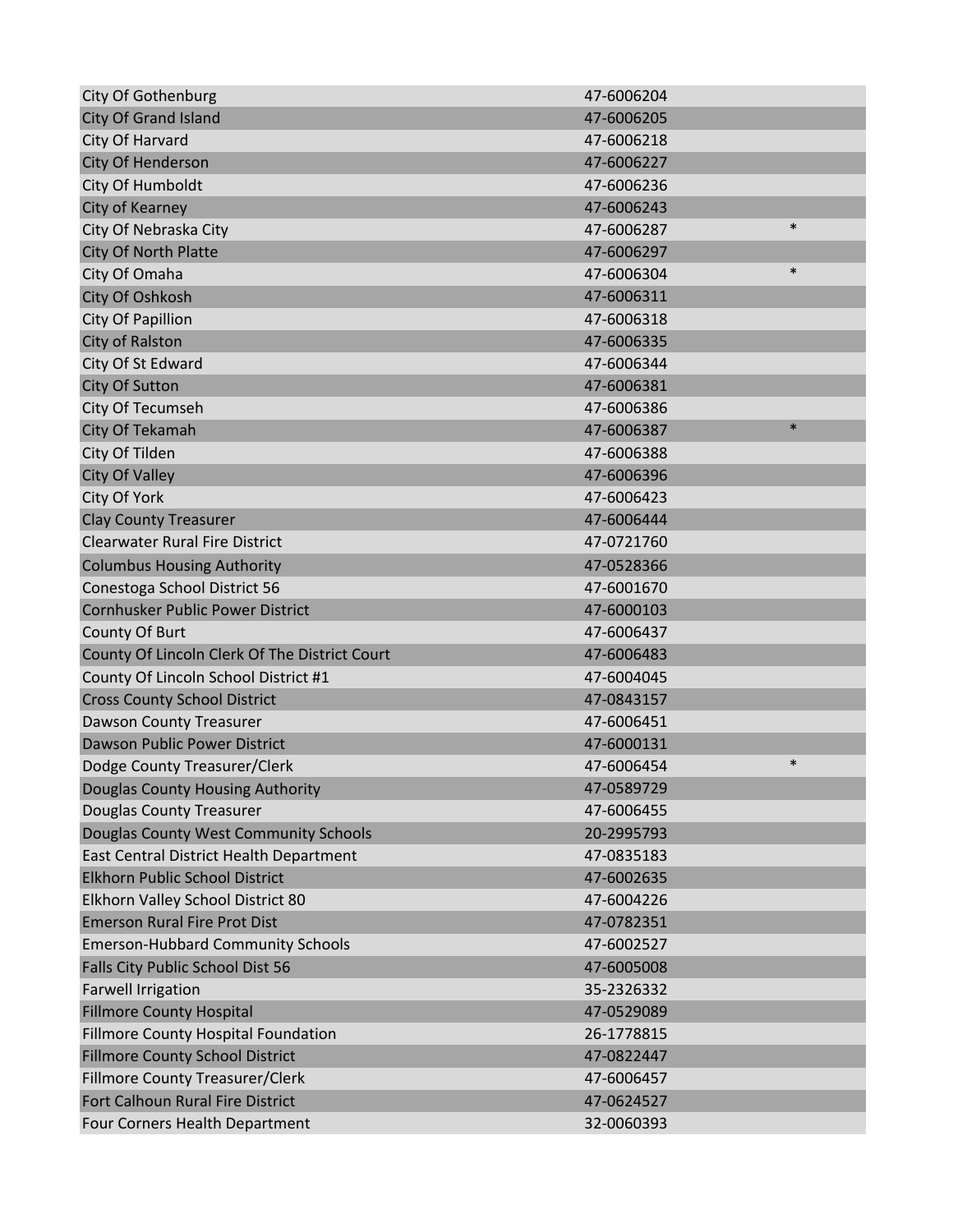| <b>Franklin County Clerk</b>                  | 47-6006458           |
|-----------------------------------------------|----------------------|
| Franklin County Memorial Hospital             | 47-6007436           |
| <b>Franklin County Treasurer</b>              | 47-6006458           |
| <b>Franklin Public Schools</b>                | 47-6000665           |
| <b>Franklin Rural Fire</b>                    | 47-0647198           |
| <b>Fremont Rural Fire Protection District</b> | 47-6043050           |
| <b>Furnas County Schools</b>                  | 47-0767957           |
| <b>Garden County Schools</b>                  | 47-6003023           |
| <b>Garden County Treasurer</b>                | 47-6006462           |
| <b>Giltner Public Schools</b>                 | 47-6003276           |
| <b>Gothenburg Health</b>                      | 47-0532605           |
| <b>Gothenburg Memorial Hospital</b>           | 47-0532605           |
| <b>Gothenburg Public School</b>               | 47-6002400           |
| Gretna Rural Fire Department                  | 47-0657401           |
| <b>Hall County Clerk</b>                      | 47-6006467           |
| <b>Hall County Treasurer</b>                  | 47-6006467           |
| <b>Hamilton County Treasurer</b>              | 47-6006468           |
| <b>Harvard Rest Haven</b>                     | 47-0542526           |
| Harvard School District #11                   | 47-6001968           |
| <b>Heartland Community Schools</b>            | 47-6006060           |
| <b>High Plains Community School</b>           | 47-0832454           |
| <b>Hooker County Treasurer</b>                | 47-6006473           |
| Housing Authority Of Blue Hill                | 47-0485243           |
| <b>Howard County Medical Center</b>           | 47-0681056           |
| Htrs School District 74-0070                  | 47-0843744           |
| Humboldt Housing Authority                    | 47-0486812           |
| Jefferson County School District 48-0008      | 47-6003600           |
| Jefferson County Treasurer                    | 47-6006475           |
| Johnson County Central Public Schools         | 47-6003688           |
| Johnson County Hospital                       | 47-6000874           |
| <b>Johnson County Treasurer</b>               | 47-6006476           |
| <b>Kearney Public Schools</b>                 | 47-6001393           |
| Lancaster County Treasurer                    | 47-6006482           |
| <b>Lincoln County Imprest</b>                 | 47-6006483           |
| <b>Lincoln County Treasurer</b>               | 47-6006483           |
| <b>Lincoln Housing Authority</b>              | $\ast$<br>47-6007170 |
| Little Blue NRD                               | 47-0542713           |
| Loup River Public Power District              | 47-6000241           |
| <b>Maxwell Public Schools</b>                 | 47-6004052           |
| <b>Mccool Rural Fire District</b>             | 47-0667526           |
| <b>Mccool School District 83</b>              | 47-6006053           |
| Metro Area Planning Agency                    | 47-0522862           |
| <b>Metropolitan Utilities District</b>        | 47-6000269           |
| Mid Plains Community College                  | 47-0519583           |
| <b>Millard Public Schools</b>                 | 47-6002642           |
| <b>Millard Suburban Fire</b>                  | 47-0663488           |
| <b>Mullen Hospital District</b>               | 47-0388355           |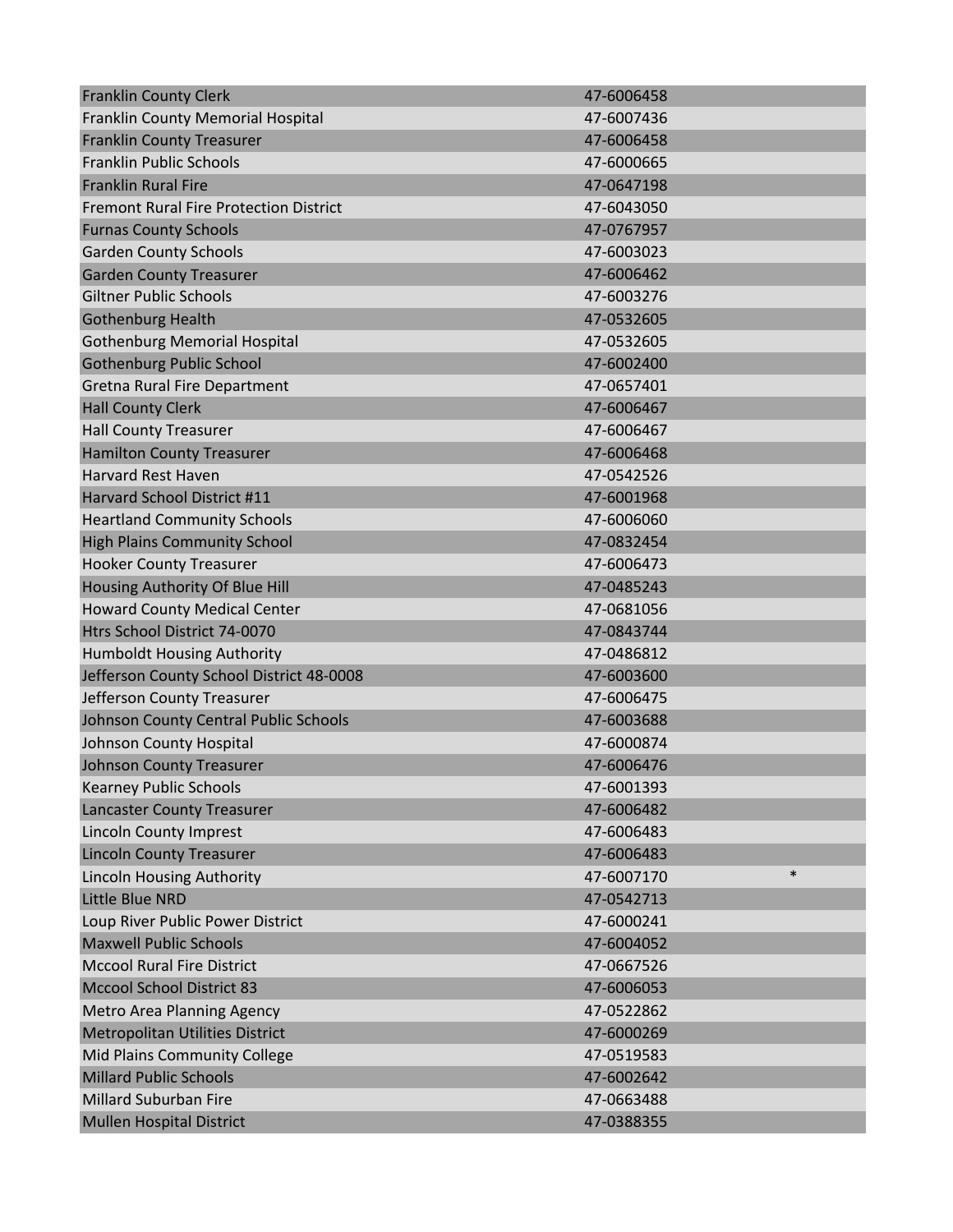| <b>Mullen School District</b>                                  | 47-6007423 |        |
|----------------------------------------------------------------|------------|--------|
| <b>Murray Rural Fire</b>                                       | 47-0660641 |        |
| Nebraska City Rural Fire                                       | 47-6078838 | $\ast$ |
| Nebraska Cooperative Government                                | 47-0742330 |        |
| Nebraska State Treasurer                                       | 47-0491233 |        |
| Nemaha Natural Resources District                              | 47-0542968 |        |
| <b>Norris Public Power</b>                                     | 47-6000349 |        |
| North Platte Airport Authority                                 | 47-0492732 |        |
| Northeast Community College                                    | 47-0524851 |        |
| <b>Olive Township</b>                                          | 47-6006560 |        |
| <b>Omaha Douglas County Public Building Commission</b>         | 47-0608107 |        |
| Papillion Lavista School                                       | 47-6005159 |        |
| Perennial Rural Ppd                                            | 47-6000562 |        |
| Platte County Nebraska - Treasurer                             | 47-6006498 |        |
| Platte County Nebraska-Clerk                                   | 47-6006498 |        |
| Platte County School District #1 (Aka Columbus Public Schools) | 47-6004811 |        |
| Polk County Public Power District                              | 47-6000410 |        |
| <b>Railroad Transportation</b>                                 | 47-0539398 |        |
| <b>Red Cloud Schools</b>                                       | 47-6005937 |        |
| <b>Regional West Garden County</b>                             | 39-1904975 |        |
| Richardson County Rural Water                                  | 23-7152437 |        |
| <b>Richardson County Treasurer</b>                             | 47-6006501 |        |
| <b>Rock County Public Schools</b>                              | 47-6005037 |        |
| <b>Rock County Treasurer</b>                                   | 47-6006502 |        |
| <b>Sarpy County Treasurer</b>                                  | 47-6006504 |        |
| Saunders Co School District 107                                | 47-6005289 |        |
| School District #1 Blair                                       | 47-6005804 |        |
| School District #3 Ft Calhoun                                  | 47-6005807 |        |
| School District 71-005 (Lakeview Community Schools)            | 47-0525658 |        |
| <b>Scottsbluff County Treasurer</b>                            | 47-6006506 |        |
| <b>Silver Lake Schools</b>                                     | 47-0698679 |        |
| <b>Sioux County Schools</b>                                    | 47-6005543 |        |
| South Central NE USD                                           | 47-0832364 |        |
| <b>St Edward Rural Fire</b>                                    | 45-1826261 |        |
| St Edward School District 17                                   | 47-6001197 |        |
| <b>Stanton Health Care Center</b>                              | 47-0522636 |        |
| <b>Stromsburg Rural Fire Dist</b>                              | 47-0728651 |        |
| <b>Summerland Public School</b>                                | 84-4159273 | $\ast$ |
| <b>Sutton School District 2</b>                                | 47-6001962 |        |
| <b>Tekamah Airport Authority</b>                               | 47-0663344 | $\ast$ |
| Tekamah Herman School District #1                              | 47-6001482 |        |
| Thirty Mile Irrigation District                                | 46-3946728 |        |
| Transit Authority Of The City Of Omaha                         | 47-0542132 |        |
| <b>Upper Big Blue NRD</b>                                      | 47-0542715 |        |
| Valley Suburban Fire                                           | 47-0728997 |        |
| Village Of Arcadia                                             | 47-6006076 |        |
| Village Of Bradshaw                                            | 47-6006111 |        |